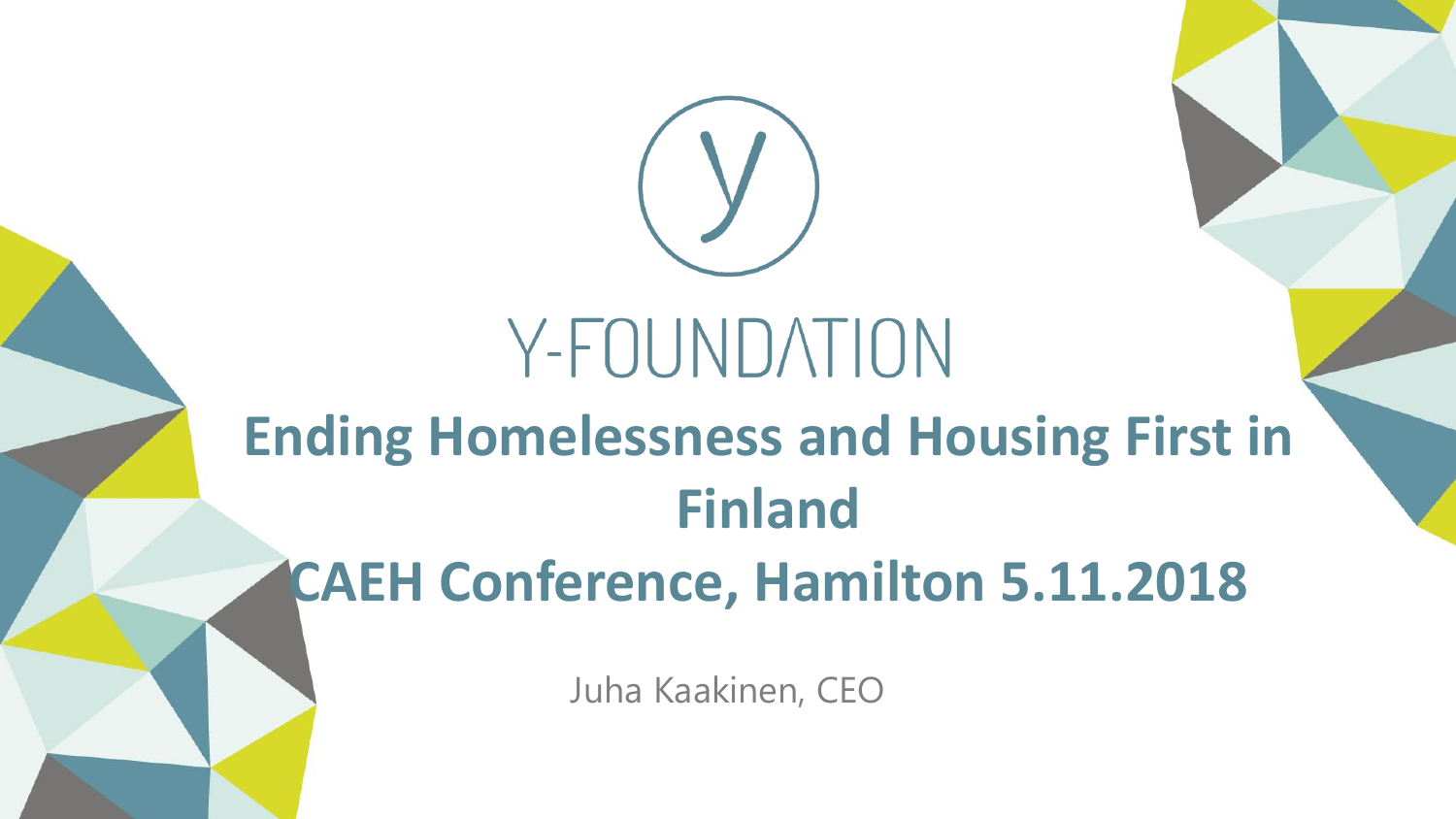#### Homelessness in Finland 1987-2017

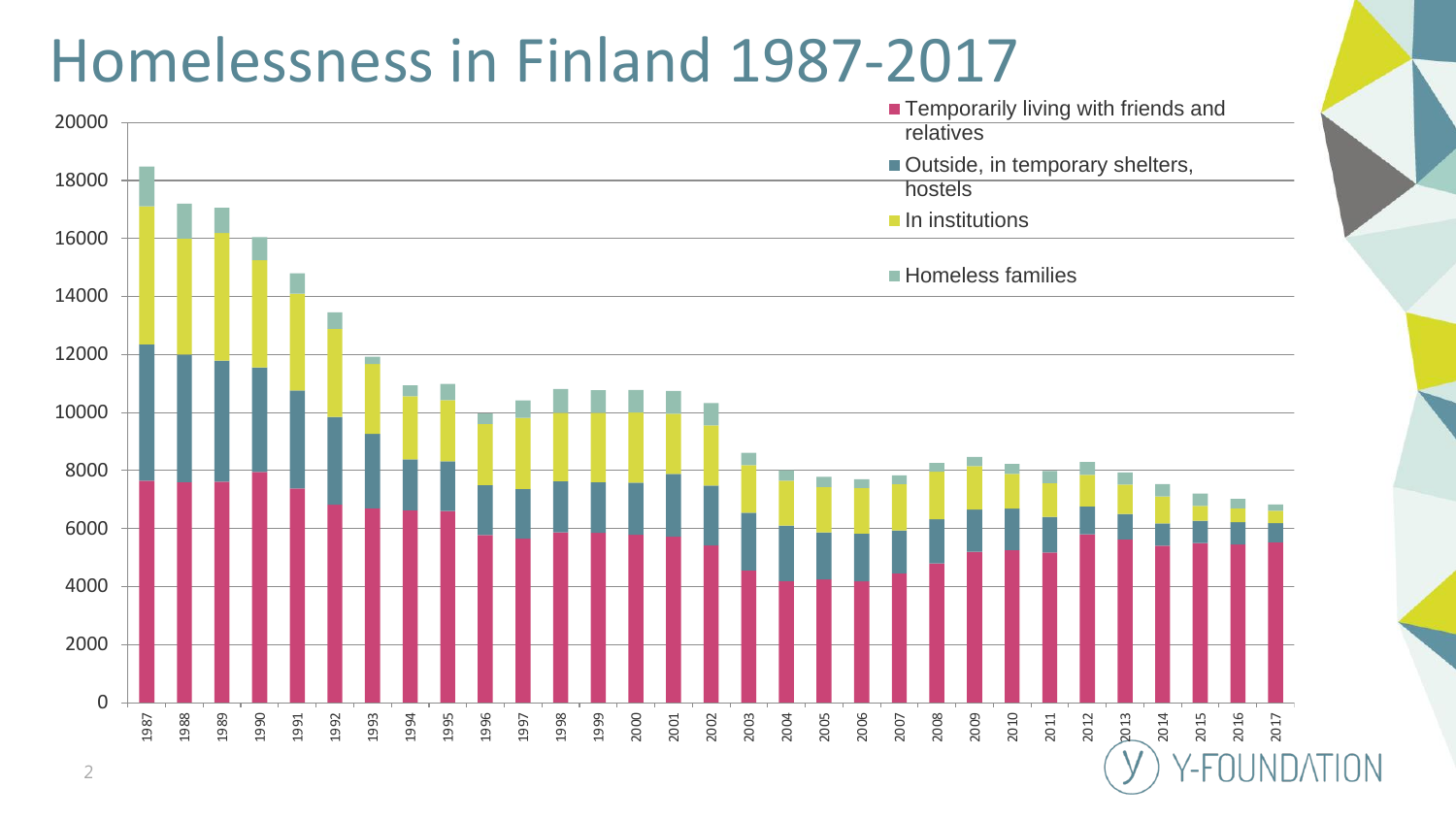### What we wanted to do and achieve

- To halve long-term homelessness by 2011 and end it by 2015
- Conversion of all shelters and dormitory-type hostels into supported housing units
- Reinforcing Housing First approach as a mainstream organizing principle for housing and support services for homeless people

#### **Quantitative targets\*:**

• 2.500 new apartments, supported housing units or care places in 10 (2008–2011) / 11 (2012–2015) major cities

\*Targets of the National PAAVO Programme 2008–2015

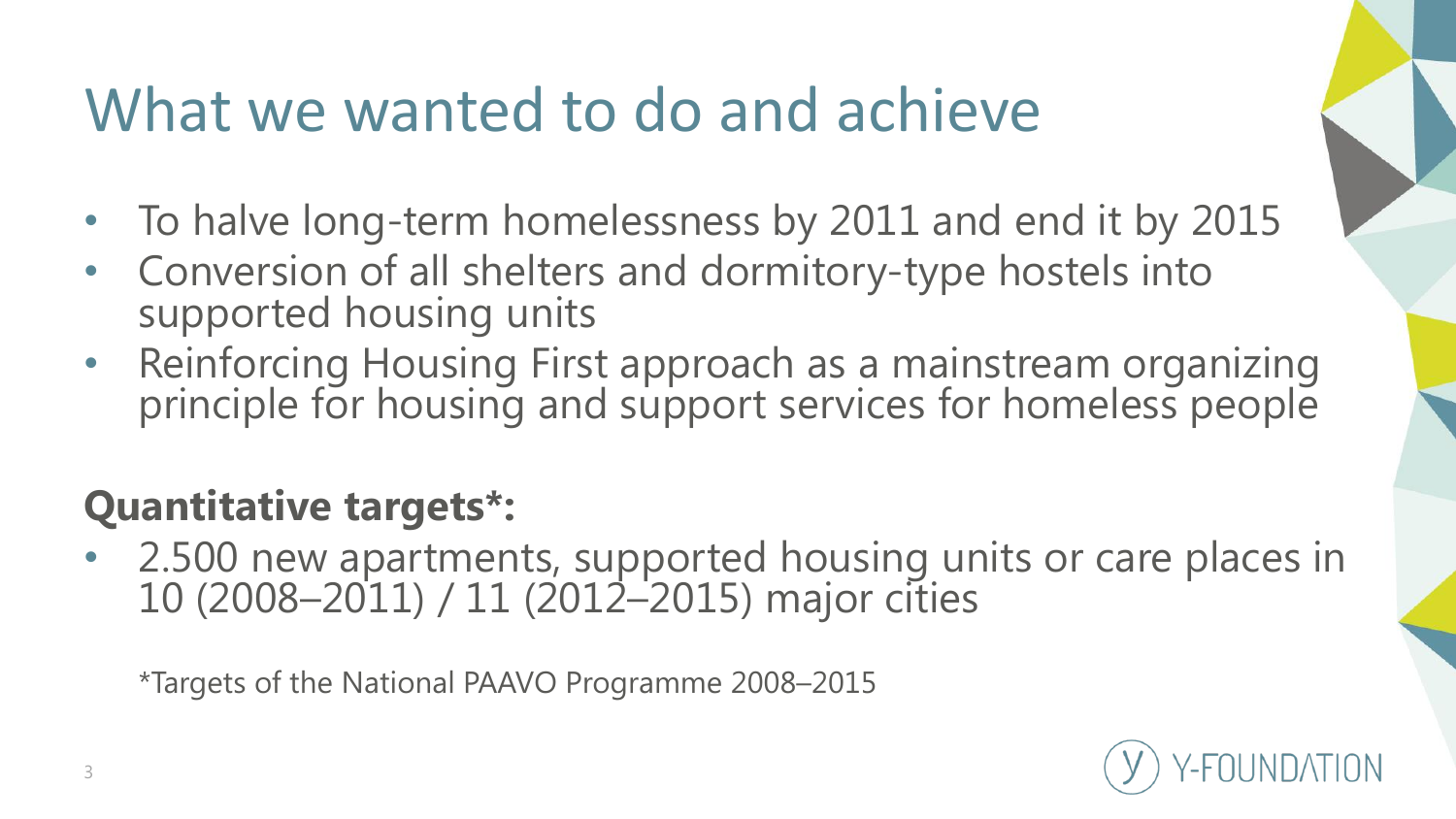### What have we done

- **Housing:** 
	- Over 3.500 new apartments built / purchased for homeless people
- **Services:** 
	- 300 new professional support workers in housing social work
	- Housing advice services have been upscaled nationwide
- Housing First principle (as we understand it) has been established
- Shelters/hostels have been replaced by supported housing units

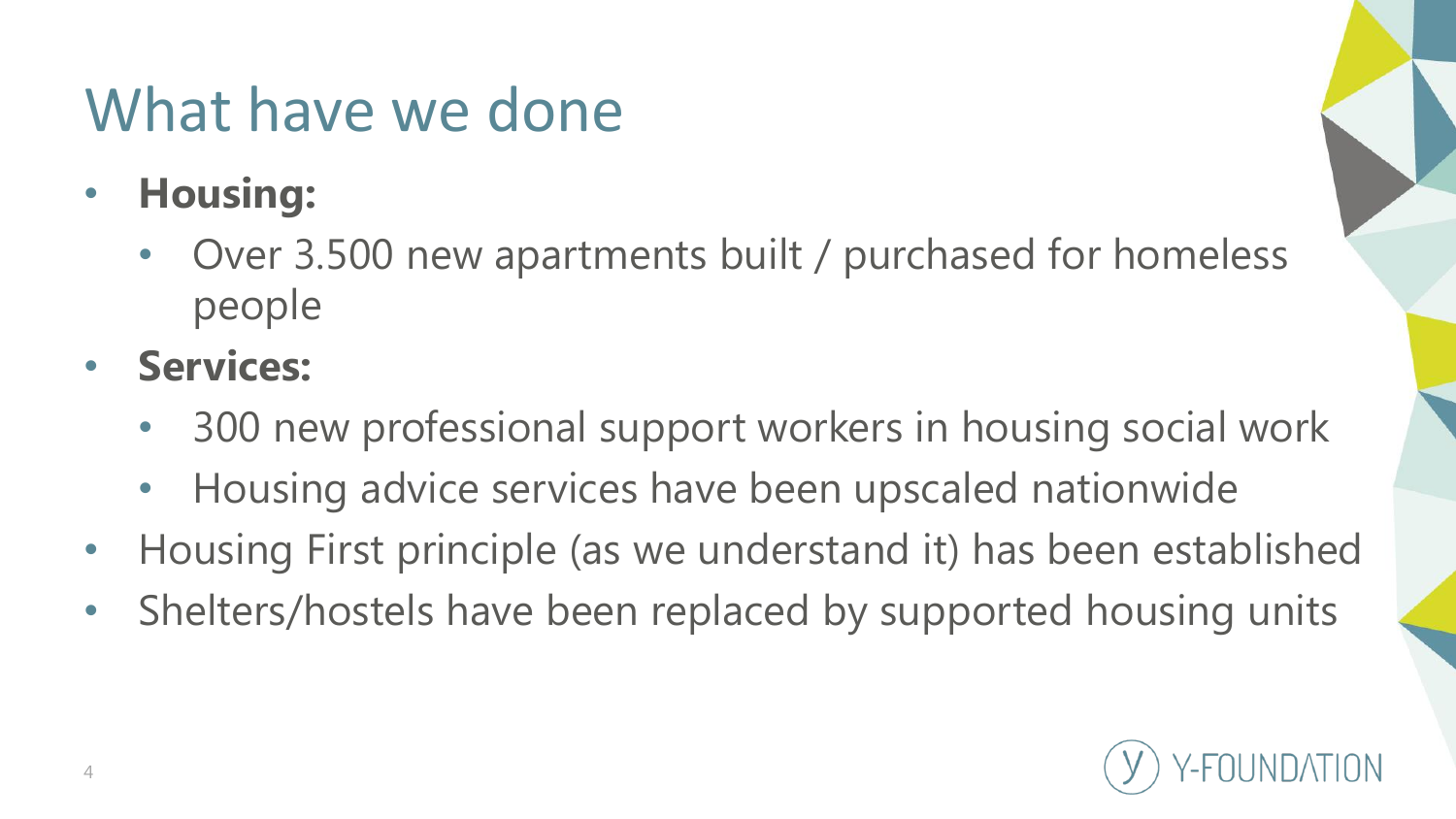#### Housing options for Homeless persons in Helsinki

| Year | <b>Supported</b><br>housing | <b>Independent</b><br>rental<br>apartments | <b>Hostels and</b><br>shelters | <b>Social housing</b><br>apartments |
|------|-----------------------------|--------------------------------------------|--------------------------------|-------------------------------------|
| 1985 | 127                         | 65                                         | 2.121                          | 35.404                              |
| 2008 | 552                         | 2.033                                      | 558                            | 68.881                              |
| 2016 | 1.309                       | 2.433                                      | 52                             | 67.764                              |

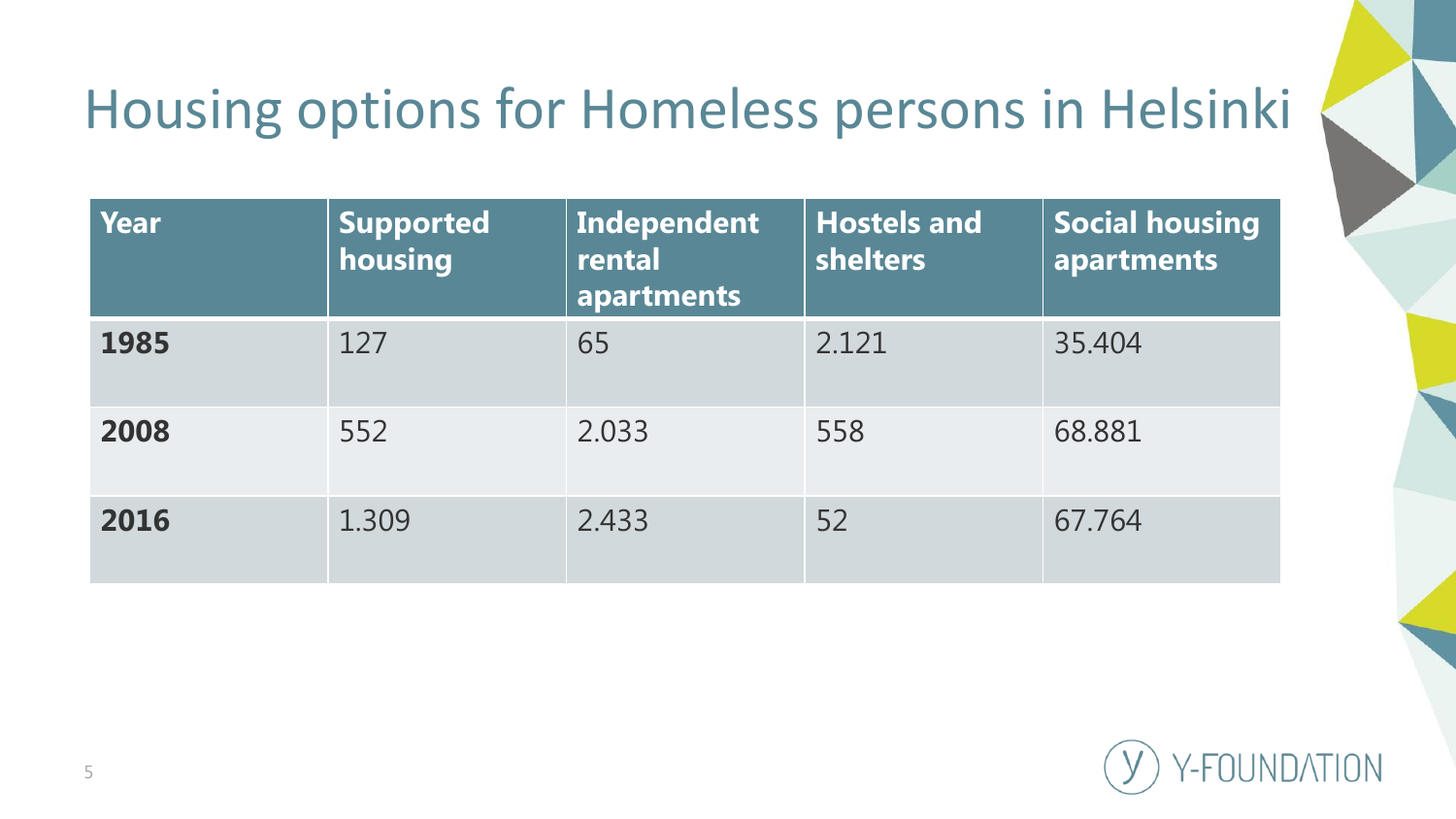Shelter renovation: Why we wanted to get rid of shelters and hostels – and what made it possible?

- Living in a hostel or shelter is always a temporary solution
- A person living in a hostel is still homeless
- No privacy and very limited professional help in your problems
- Hostels sustain a culture of irresponsibility, a "prison-like" subculture
- Renovation of hostels has increased public safety
- **Carrot:** State grants for renovation 50%
- **Stick:** Obligation to work according to Housing First principles in the future
- Systematic training for personnel (also new personnel hired)

6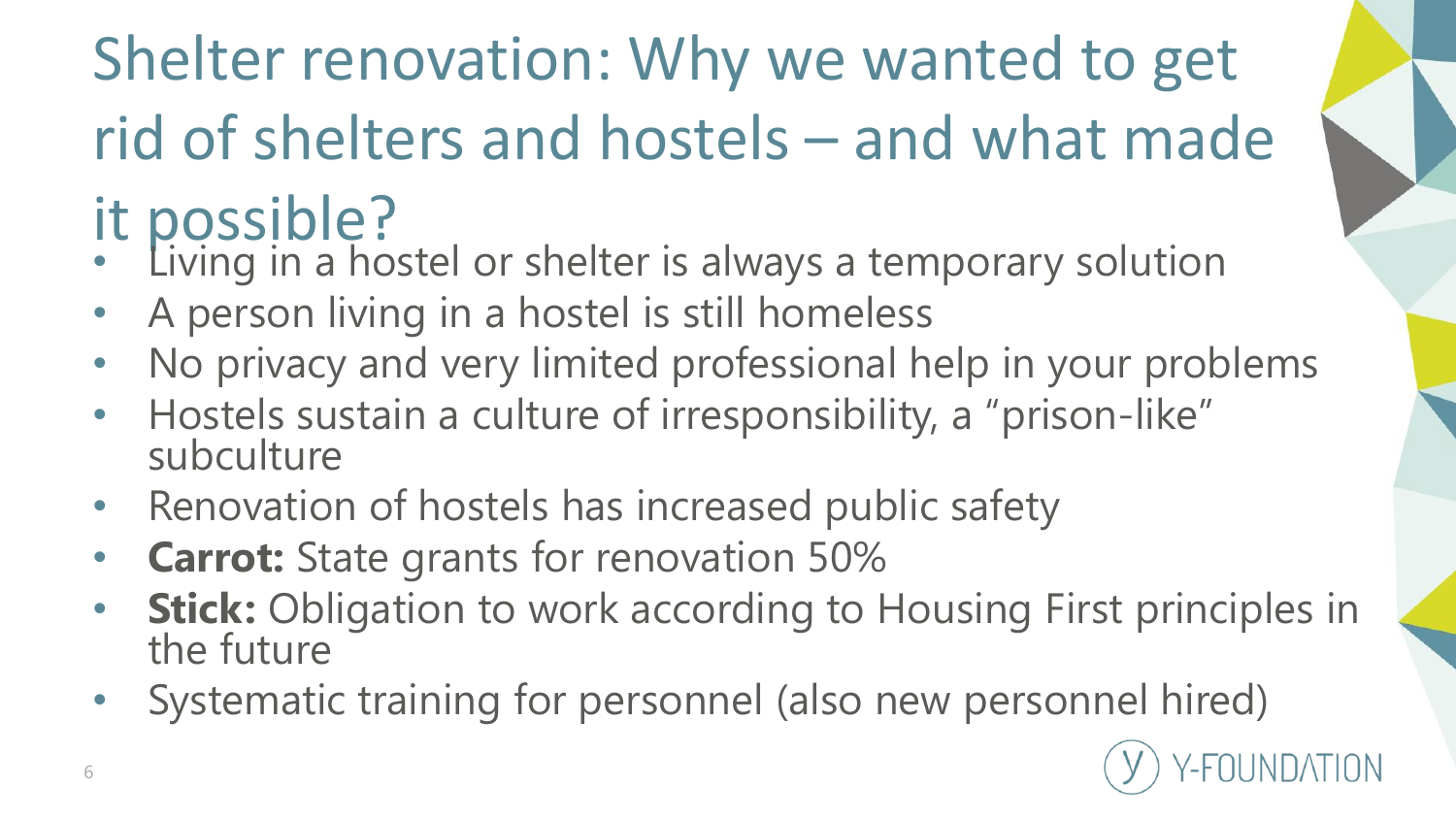## Väinölä

- Supported housing
- 33 apartments (35 tenants)
- Opened 2014
- Built by Y-Foundation
- Leased to City of Espoo
- Support provided by Salvation Army (11 co-workers)

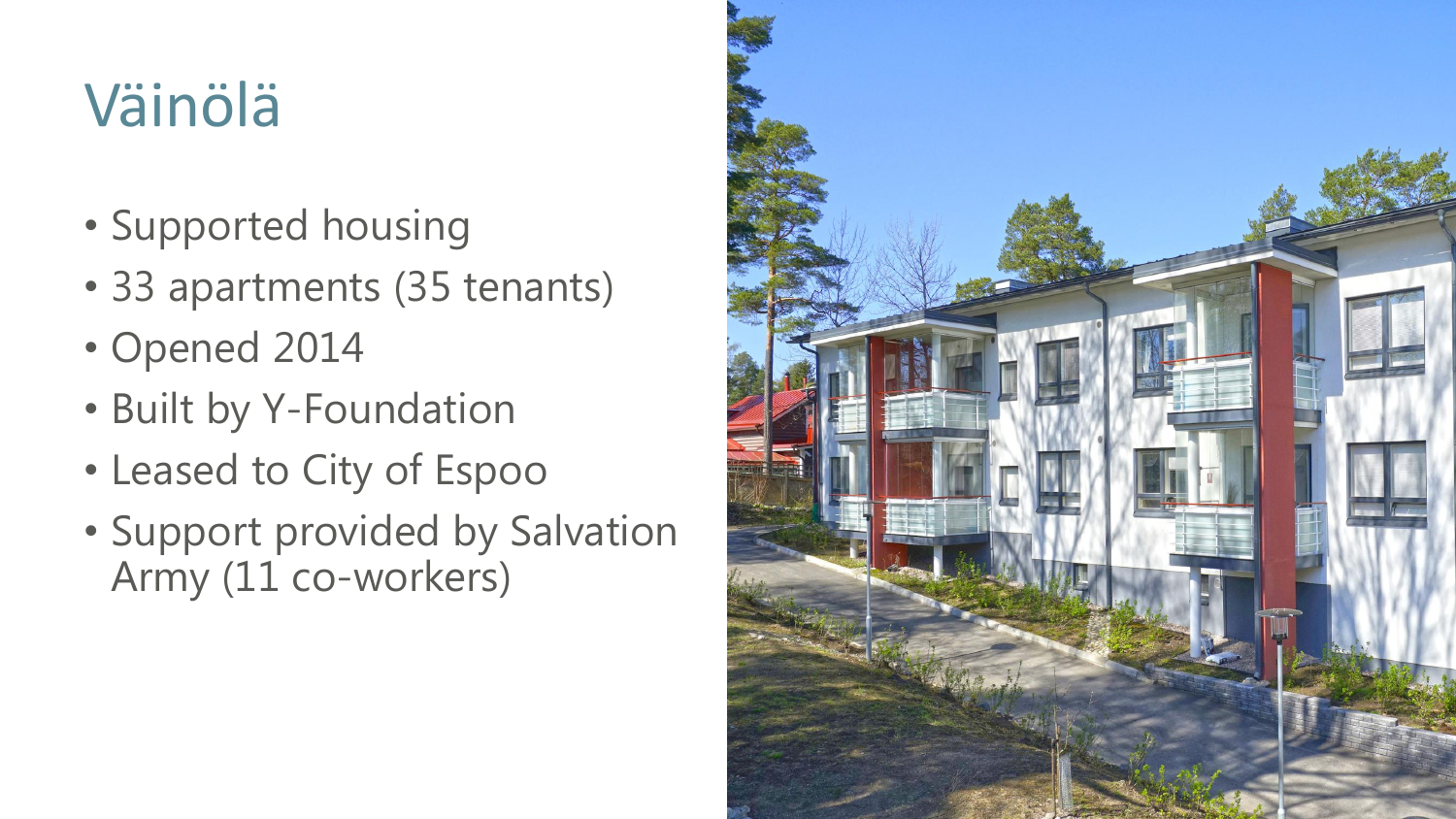#### Alppikatu 25

- Opened in 1936:
	- As a shelter 250 bed places
- Since 2012:
	- Supported housing
	- 81 independent rental apartments
	- 88 residents
	- Apartment size 19-36 m<sup>2</sup>
	- On site personnel by Salvation Army
	- 22 employees

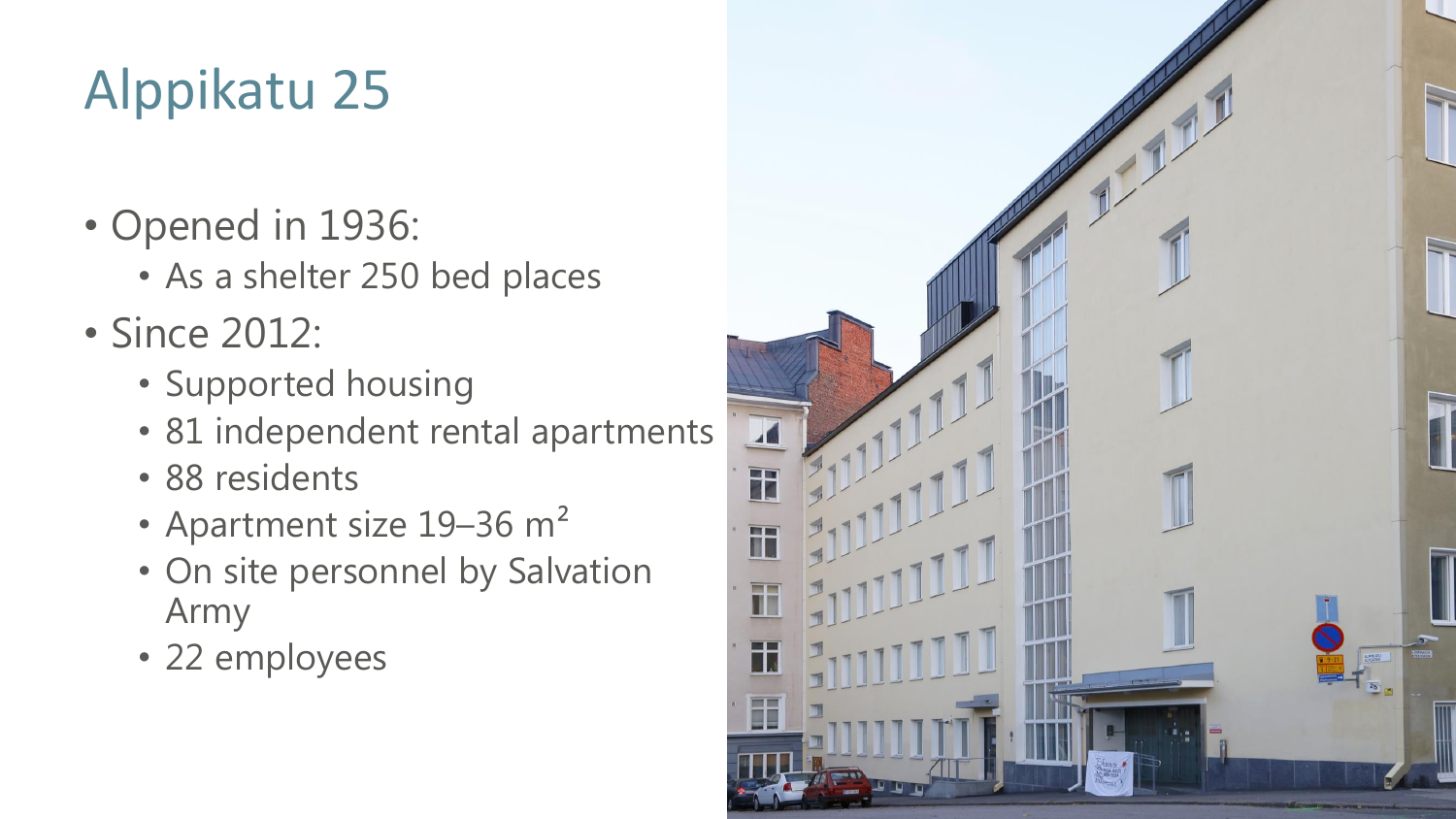

# You can't have Housing First without having housing…

first.

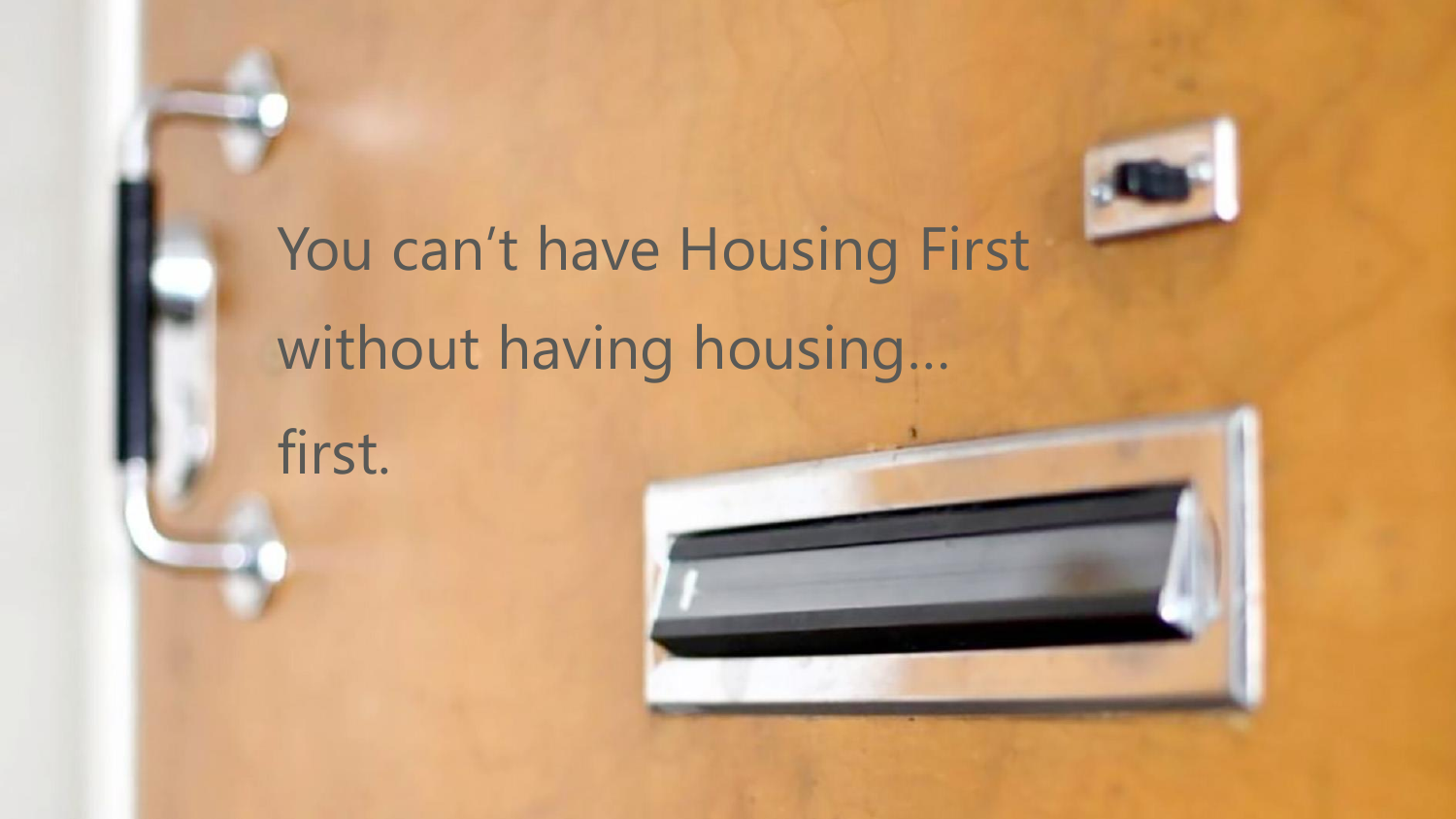#### New apartments for the target group 2016–2017

|                                                    | <b>Espoo</b> | <b>Helsinki</b> | Jyväskylä      | <b>Kuopio</b> | Lahti        | Oulu           | Pori  | <b>Tampere</b> | <b>Vantaa</b> | <b>Kuuma</b><br><b>Municipalities</b> | <b>Total</b>   |
|----------------------------------------------------|--------------|-----------------|----------------|---------------|--------------|----------------|-------|----------------|---------------|---------------------------------------|----------------|
| Non-profit rental<br>apartments                    | 90           |                 | $\overline{2}$ | 12            |              |                |       |                |               |                                       | 104            |
| Youth apartments                                   | 223          | 177             |                | 31            | 346          |                |       | 58             | 61            | 65                                    | 961            |
| <b>Housing Units</b>                               |              |                 |                |               | $\mathbf{1}$ | $\overline{2}$ | $1\,$ | $\overline{2}$ |               |                                       | $6\phantom{1}$ |
| Apartments in<br><b>Housing Units</b>              |              |                 |                |               | 29           | 40             | 17    | 57             |               |                                       | 143            |
| <b>Build apartments</b><br>total                   | 313          | 95              | 2 <sup>1</sup> | 43            | 293          | 40             | 17    | 85             | 61            | 65                                    | 1014           |
| Intermediary letting<br>from the private<br>market | 27           |                 | 11             |               |              | 117            |       | 20             | 24            |                                       | <b>199</b>     |
| Other apartments,<br>apartment<br>purchases        | 32           | 63              | 23             | 3             |              | 20             |       | 14             | 37            |                                       | 192            |
| <b>All new apartments</b><br>total                 | 372          | 158             | 36             | 46            | 293          | 177            | 17    | 119            | 122           | 65                                    | 1405           |

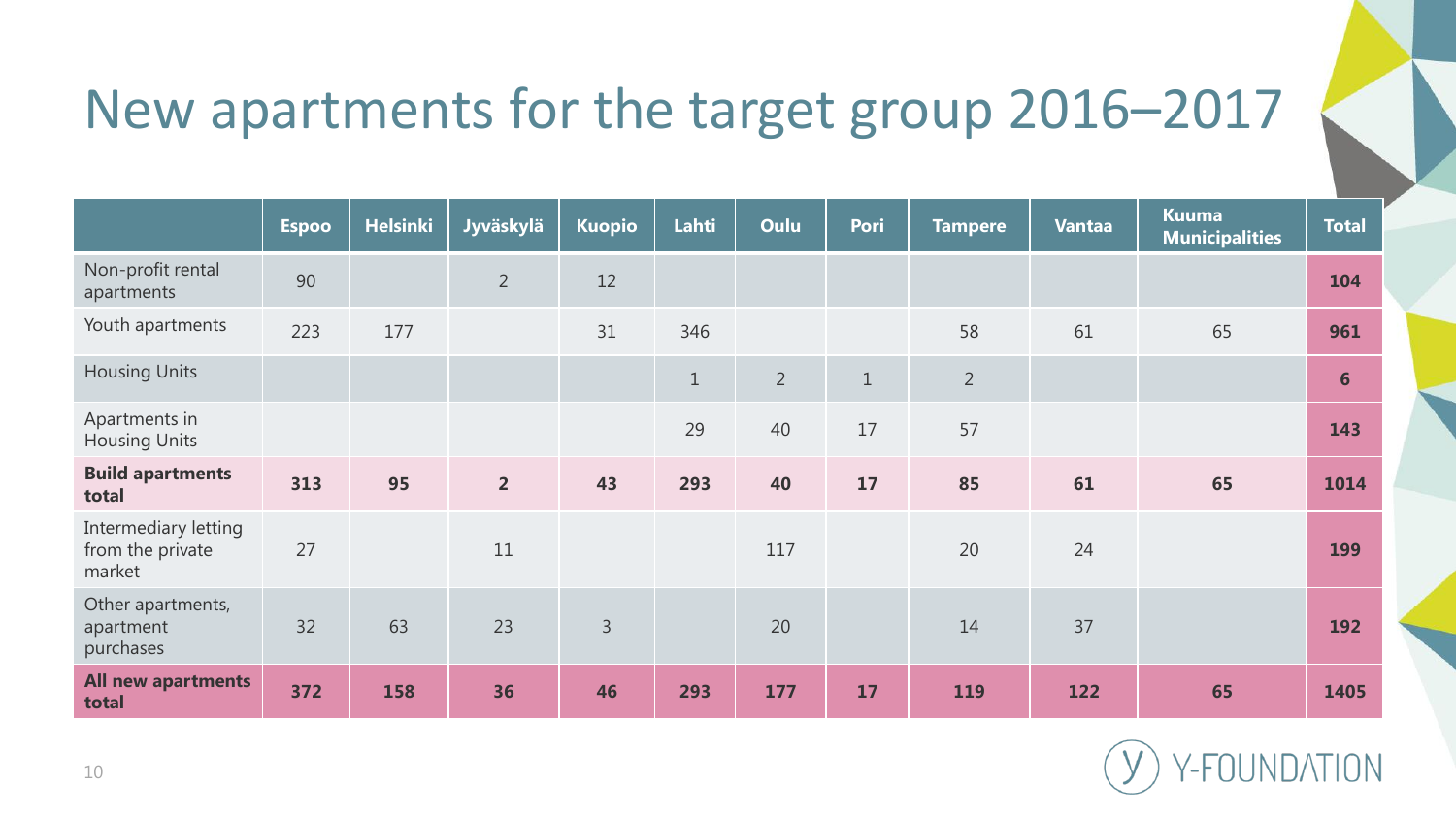## Housing First in Finland

- Housing as a basic human and social right
- Housing in normal surroundings/permanent homes
- Own independent rental apartment either in scattered housing or in a supported housing unit
- Own rental contract (normally for unlimited time)
- Adequate support if needed and wanted
- Autonomy/ unconditionality
- Normality

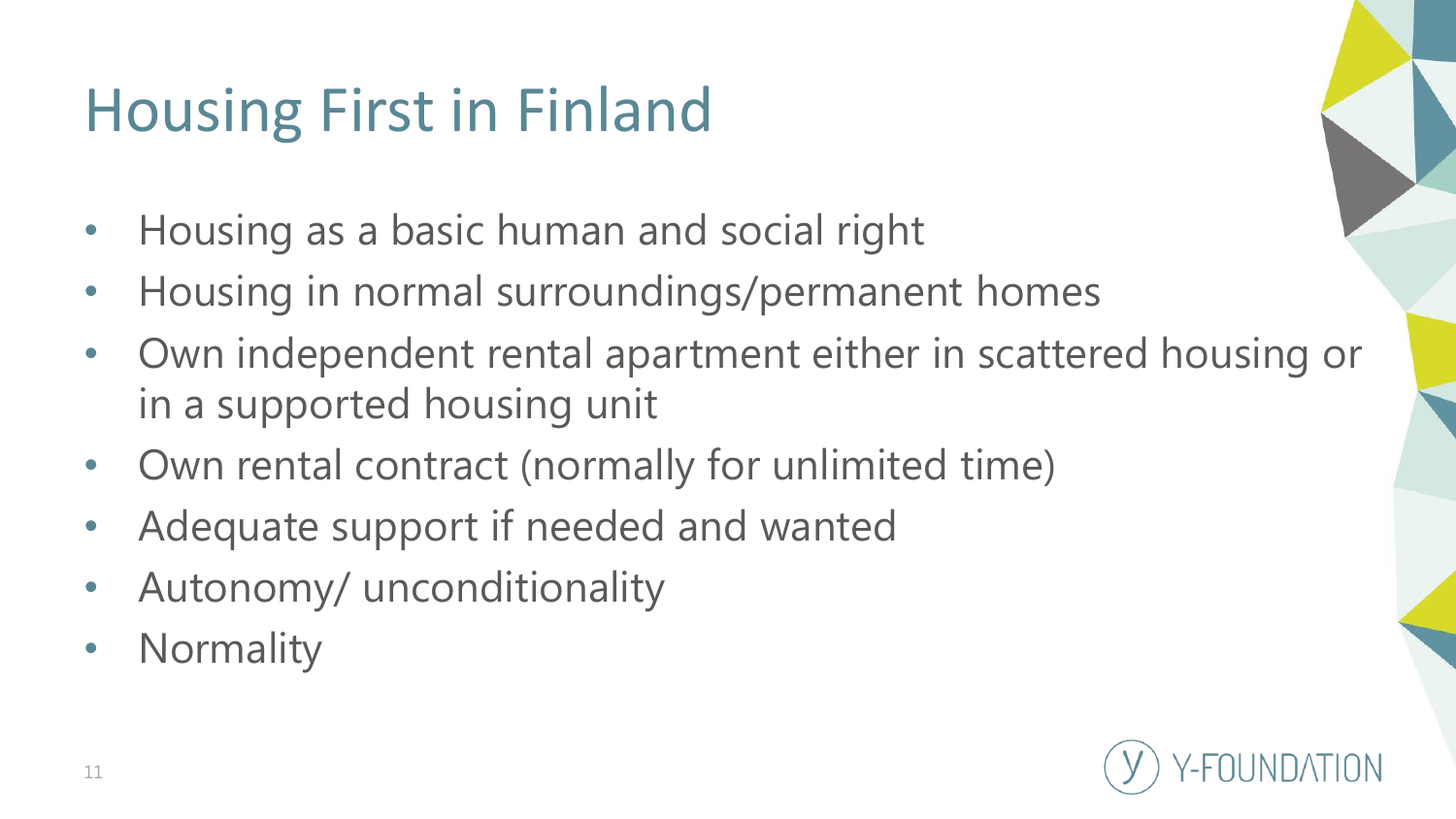## Housing First Pathways / Housing First Finland

- Customer choice
- Special services (ACT-team)
- Scattered housing
- Hostels and shelters still part of the system
- Using existing housing stock
- Tenants pay 30% of their income for the rent
- Project-based
- Self-determination, autonomy
- ICM + basic social and health services
- Scattered housing and supported single site
- No hostels, only emergency shelter
- Also new construction
- Tenants pay the rent (can get normal housing benefits)
- Program/strategic level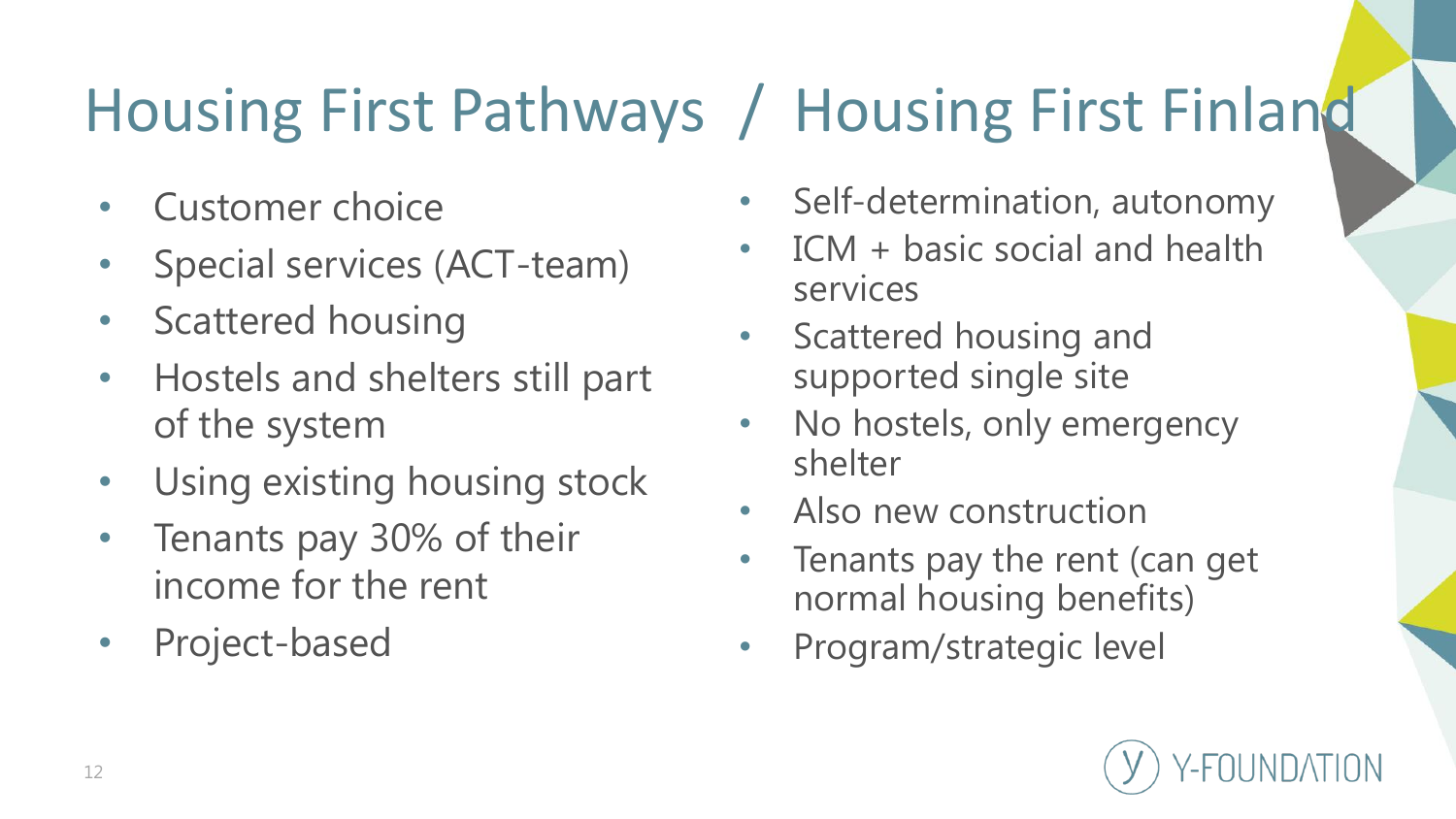## Support in Housing First

- Intensive case management
- Use of basic social and health care services
- Personnel ratio: 1/10 in scattered housing
- Max 5/10 in supported housing units



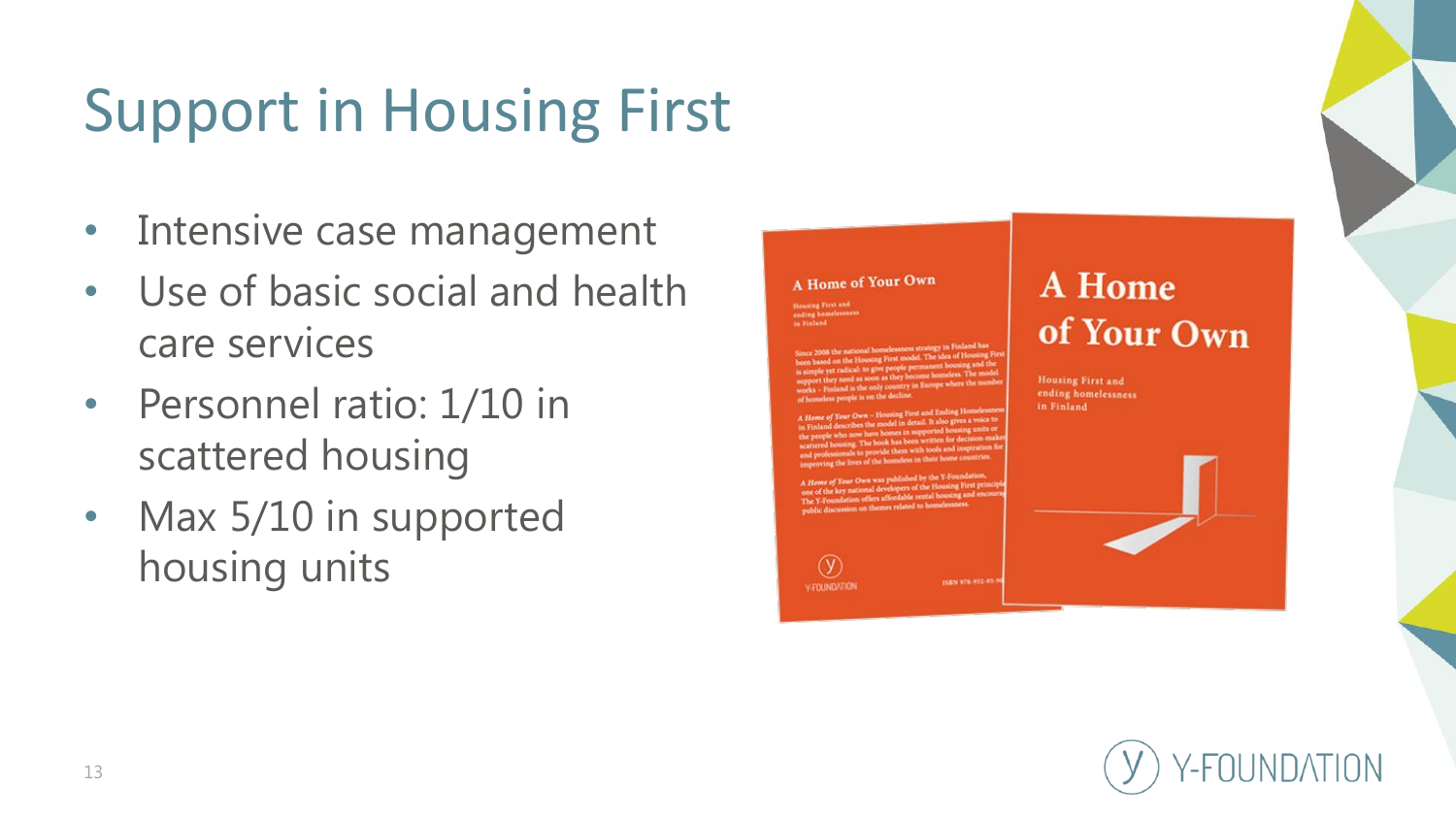## Forms of Support

#### **In supported housing:**

- **Community work**
- Low treshold work/daily activities

#### **In scattered housing:**

- Detoxification at home
- Tailored harm reduction support for people with drug addiction
- Floating support team for people with recurrent psychoses



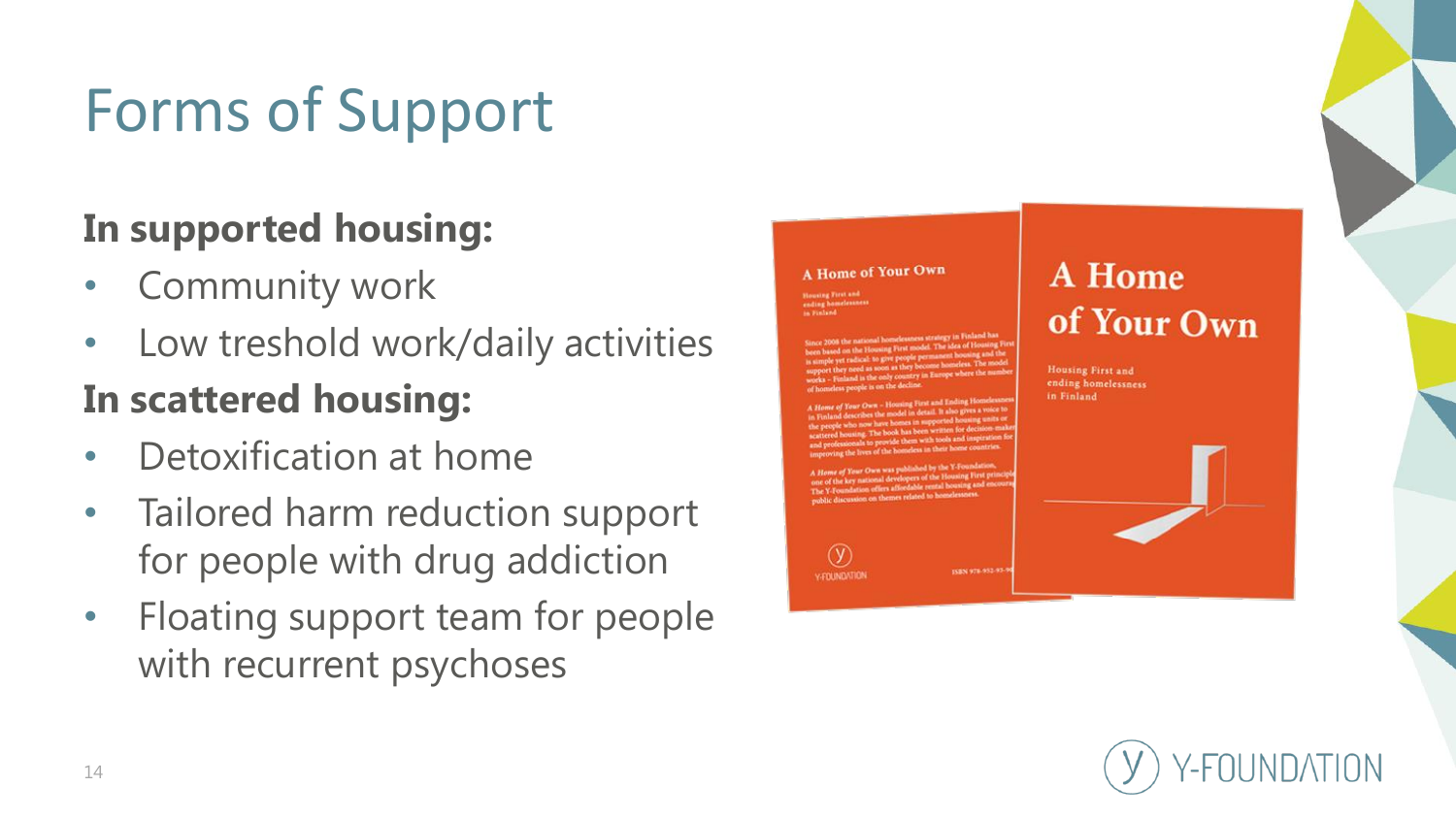#### Deconstructing some concepts

#### **Housing in "normal surroundings":**

- Scattered housing in owner occupied environment
- Scattered housing in social housing
- Supported housing unit (single site), small unit max. 30 flats
- Supported housing unit (single site), bigger ones max 125 flats

Which one of these is "normal surroundings"?

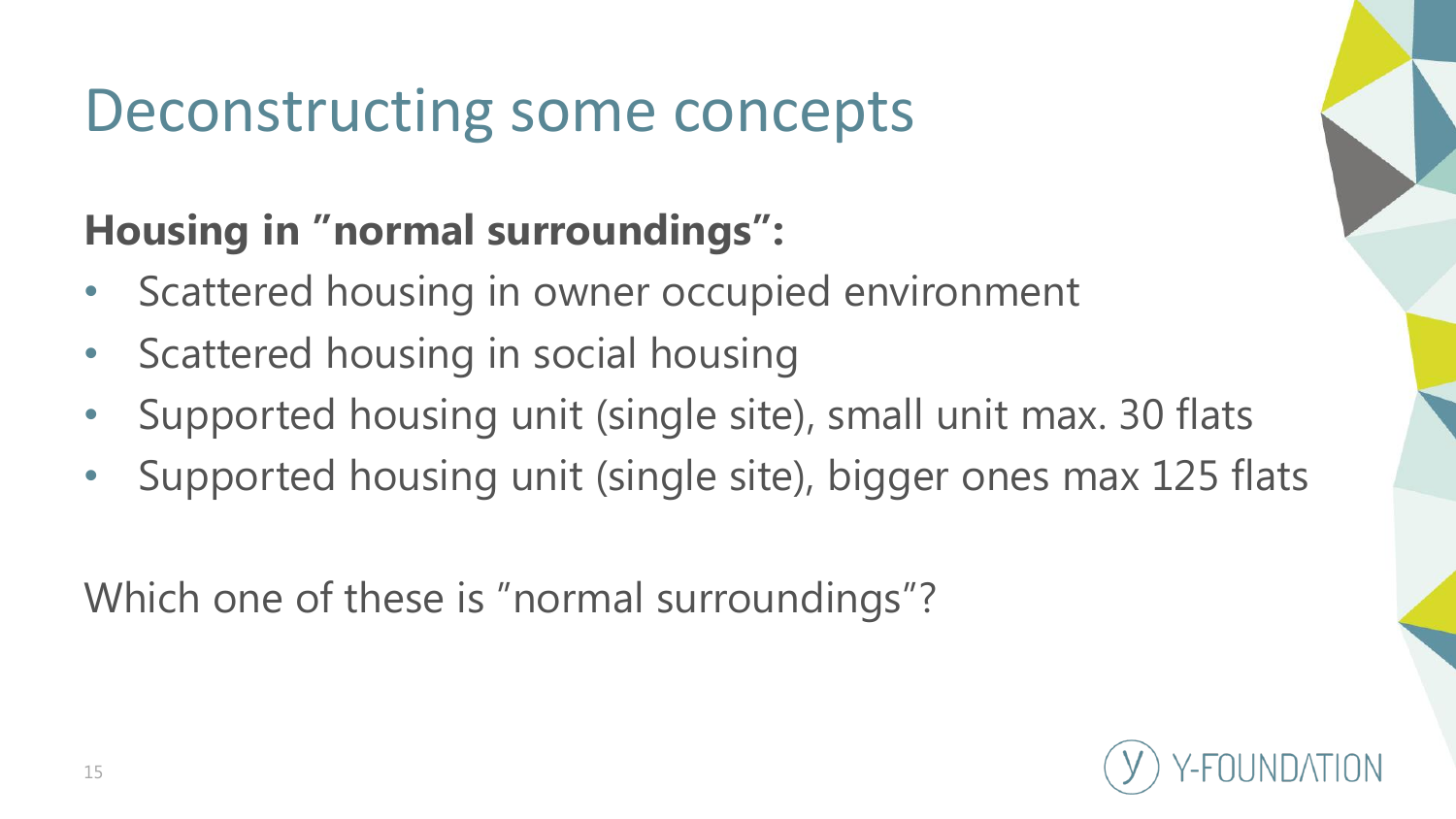## Challenges of social inclusion

- Is our understanding of social inclusion of ex-homeless people in "normal environment", in local community, a bit idealistic?
- Retention rate is a limited concept for success in HF:
- Paying the rent/level of tolerance can explain most of it
- Social inclusion as a process: providing "handles" to grip
- Meaningful life and growth of resilience
- Family ties
- Work or other meaningful daily activities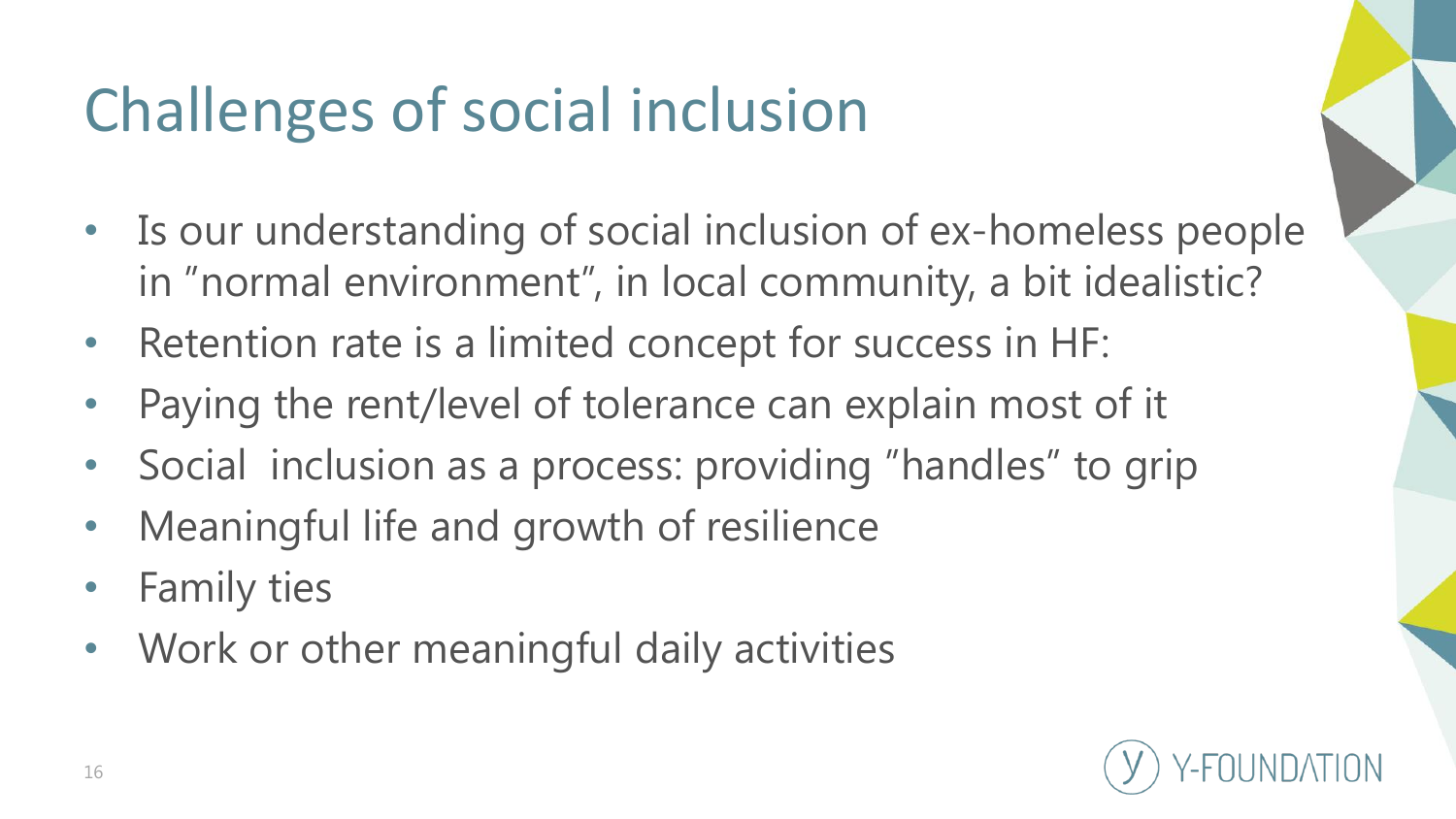#### Paths of Ending Homelessness with Housing First

**1000 homeless people** after 2 years

- 100 scattered housing with HF HF
- 500 in shelters
- 400 rough sleeping
- 400 scattered housing with HFF
- 500 in supported housing units (single site) with HFF
- 100 in temporary accomodation (friends, relatives, occasional rough sleeping)

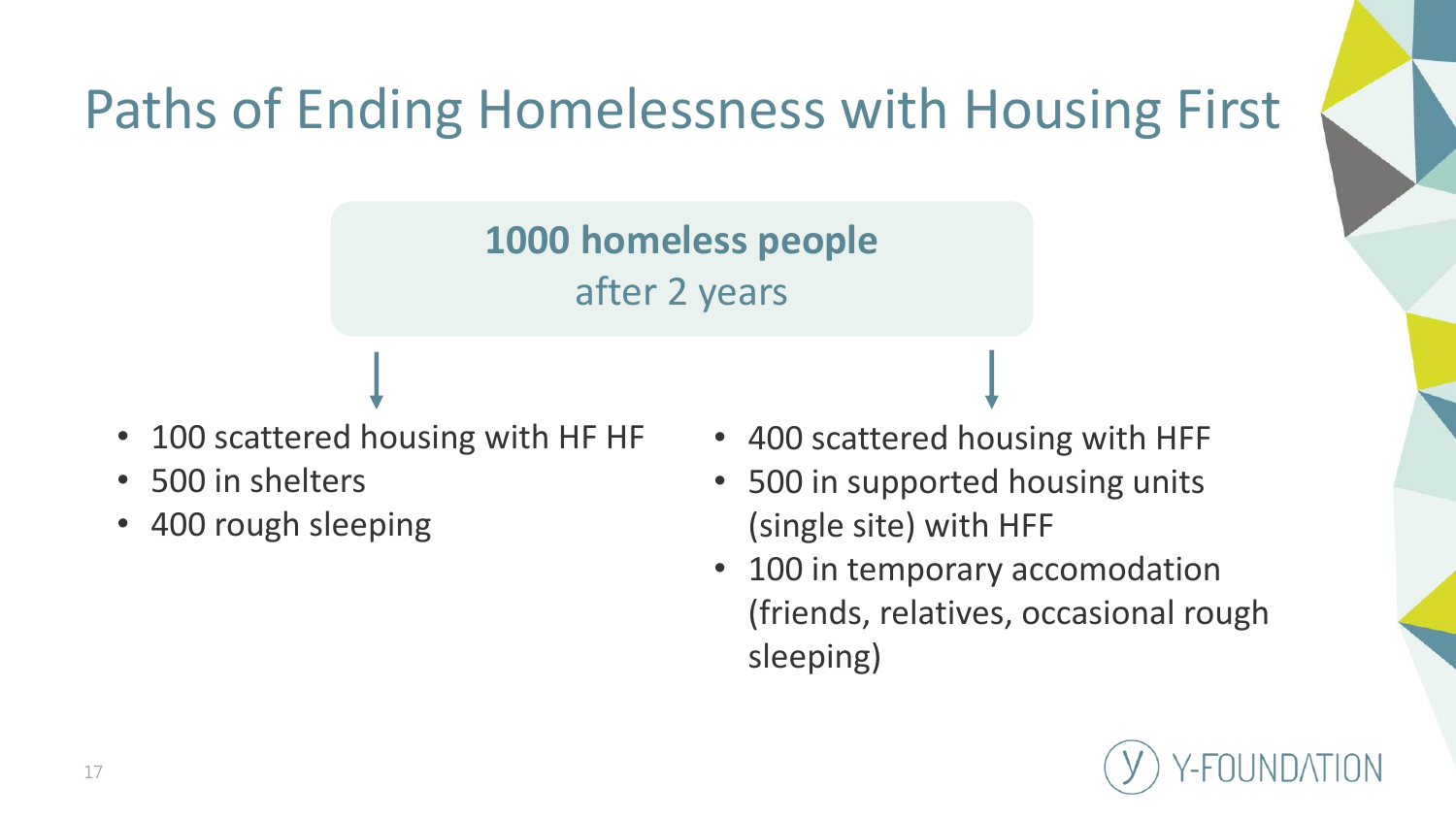## Ending Homelessness with Housing First

- Fidelity to the ultimate goal: To end Homelessness
- If the shelter system is still prevalent is it possible to end homelessness with HF?
- The importance of time: How long can the homeless people wait?
- Is there a risk of HF turning into a curiosity or just one more model among others?
- Inequality among homeless people: those "elected ones" in HF and the rest getting normal, traditional service
- Housing First as an evolving concept and practice

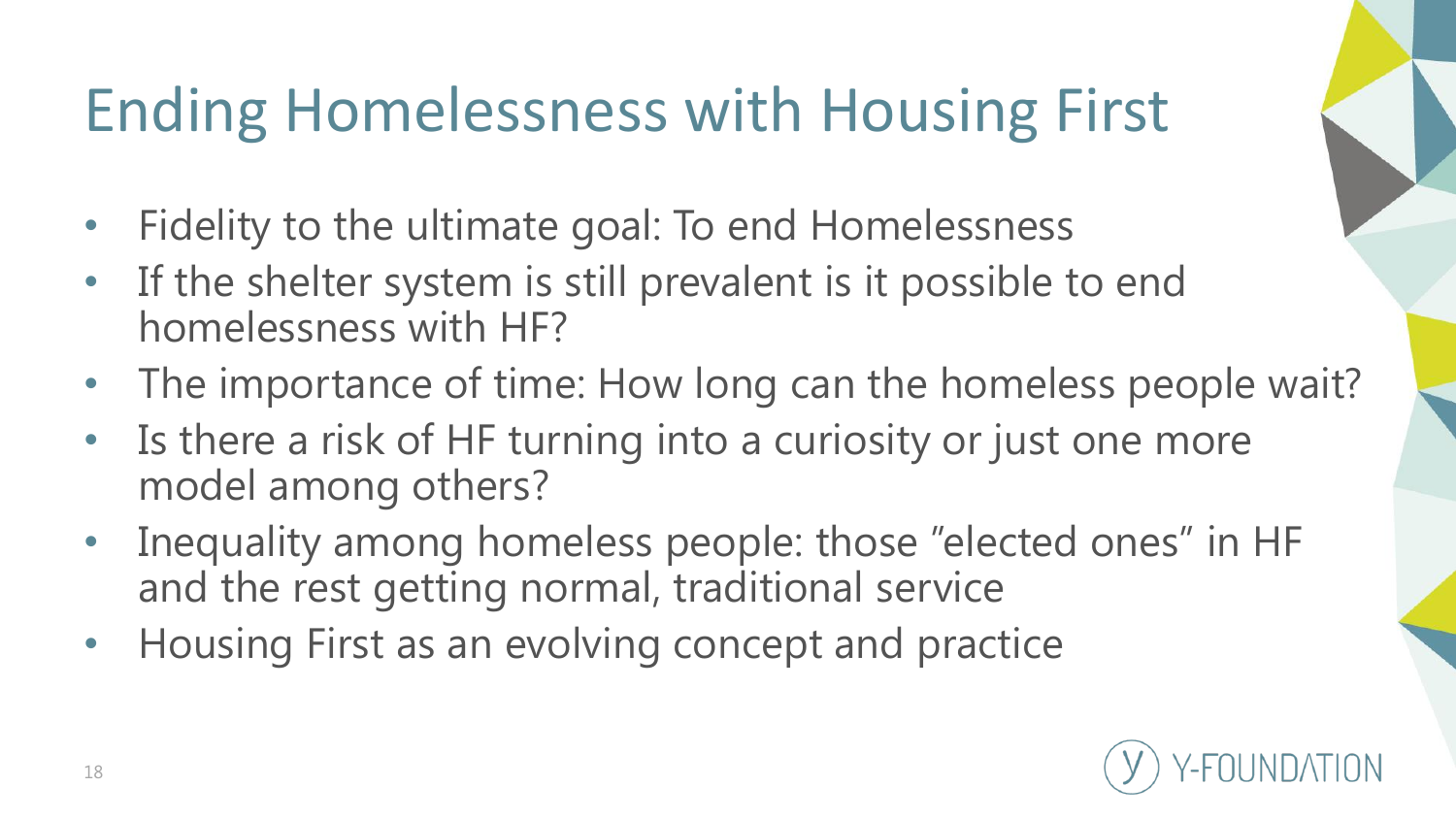### What next?

- 2016–2019: National Programme for Homelessness Prevention
- Prevention strategies for cities
- Upscaling housing advisory services:
	- 80 housing advisors prevented in 2017 2.871 evictions
- NGOs and cities working together to develop women specific services and housing solutions
- From functional zero to absolute zero:
	- Government has made a decision of principle to halve the existing homelessness before 2022:
	- Target group: people living temporarily with friends and relatives
	- Proposed measures: 5.000 new apartments, social housing in new housing areas from 20% to 30%